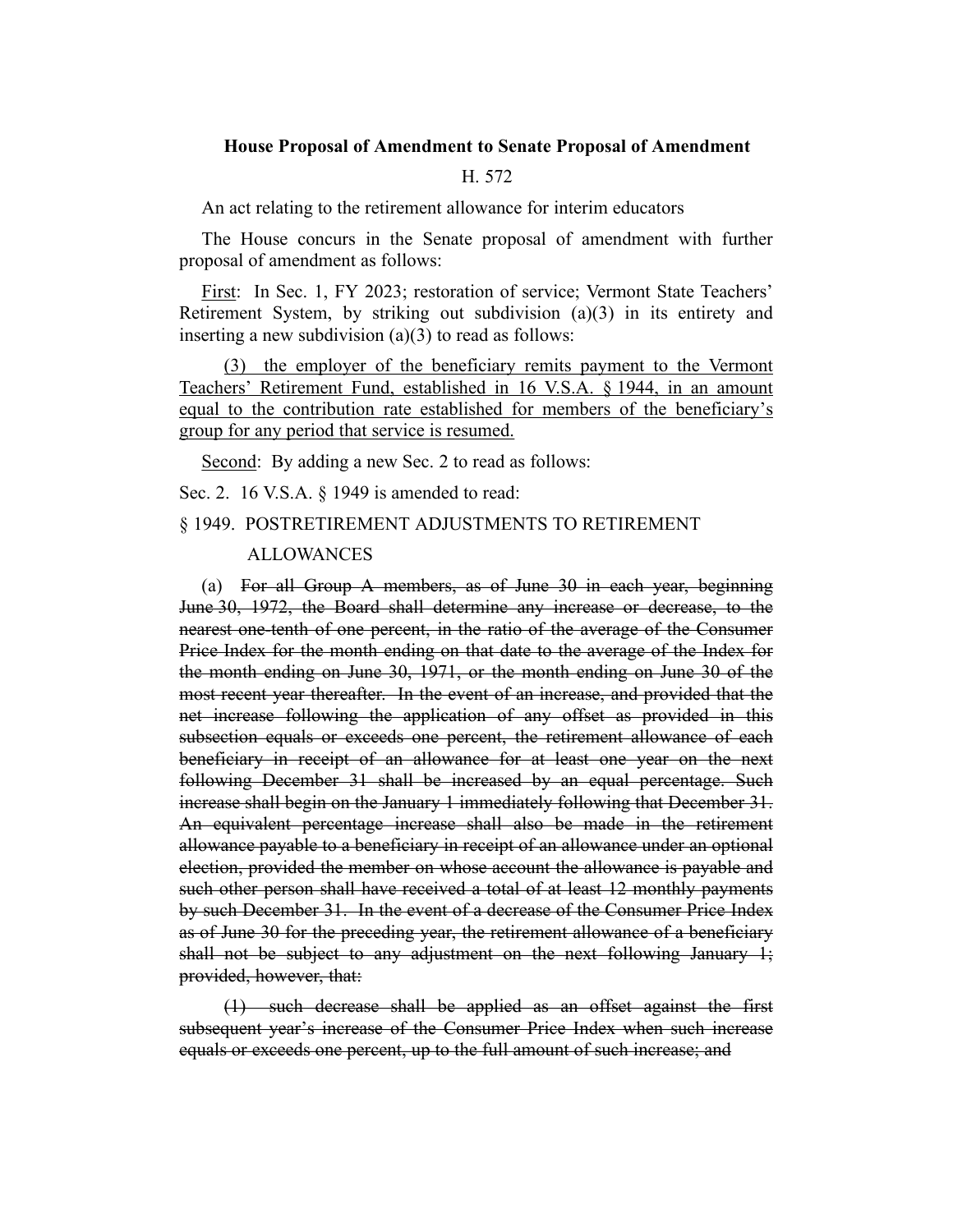(2) to the extent that such decrease is greater than such subsequent year's increase, such decrease shall be offset in the same manner against two or more years of such increases, for up to but not exceeding five subsequent years of such increases, until fully offset. Postretirement adjustments to retirement allowance. On January 1 of each year, the retirement allowance of each beneficiary of the System who is in receipt of a retirement allowance for at least a one-year period as of December 31 in the previous year, and who meets the eligibility criteria set forth in this section, shall be adjusted by the amount described in subsection (d) of this section. In no event shall a beneficiary receive a negative adjustment to the beneficiary's retirement allowance.

(b) For Group C members, as of June 30 in each year, commencing June 30, 1981, a determination shall be made of any increase or decrease, to the nearest one-tenth of a percent of the Consumer Price Index for the preceding fiscal year. In the event of an increase, and provided that there exists a net increase following the application of any offset as provided in this subsection, the retirement allowance of each beneficiary in receipt of an allowance for at least one year on the next following December 31 shall be increased by an amount equal to one-half of the net percentage increase. The increase shall commence on the January 1 immediately following that December 31. The increase shall apply to Group C members having attained 57 years of age or completed at least 25 years of creditable service as of June 30, 2010, and receiving an early retirement allowance only in the year following attainment of age 62, and shall apply to Group C members not having attained 57 years of age or having completed at least 25 years of creditable service as of June 30, 2010, and receiving an early retirement allowance only in the year following the member's attainment of 65 years of age, provided the member has received benefits for at least 12 months as of December 31 of the year preceding any January adjustment. In the event of a decrease of the Consumer Price Index as of June 30 for the preceding year, the retirement allowance of a beneficiary shall not be subject to any adjustment on the next following January 1; provided, however, that:

(1) such decrease shall be applied as an offset against the first subsequent year's increase of the Consumer Price Index, up to the full amount of such increase; and

(2) to the extent that such decrease is greater than such subsequent year's increase, such decrease shall be offset in the same manner against two or more years of such increases, for up to but not exceeding five subsequent years of such increases, until fully offset. Calculation of net percentage increase. Each year, a determination shall be made of any increase or decrease, to the nearest one-tenth of a percent, in the Consumer Price Index for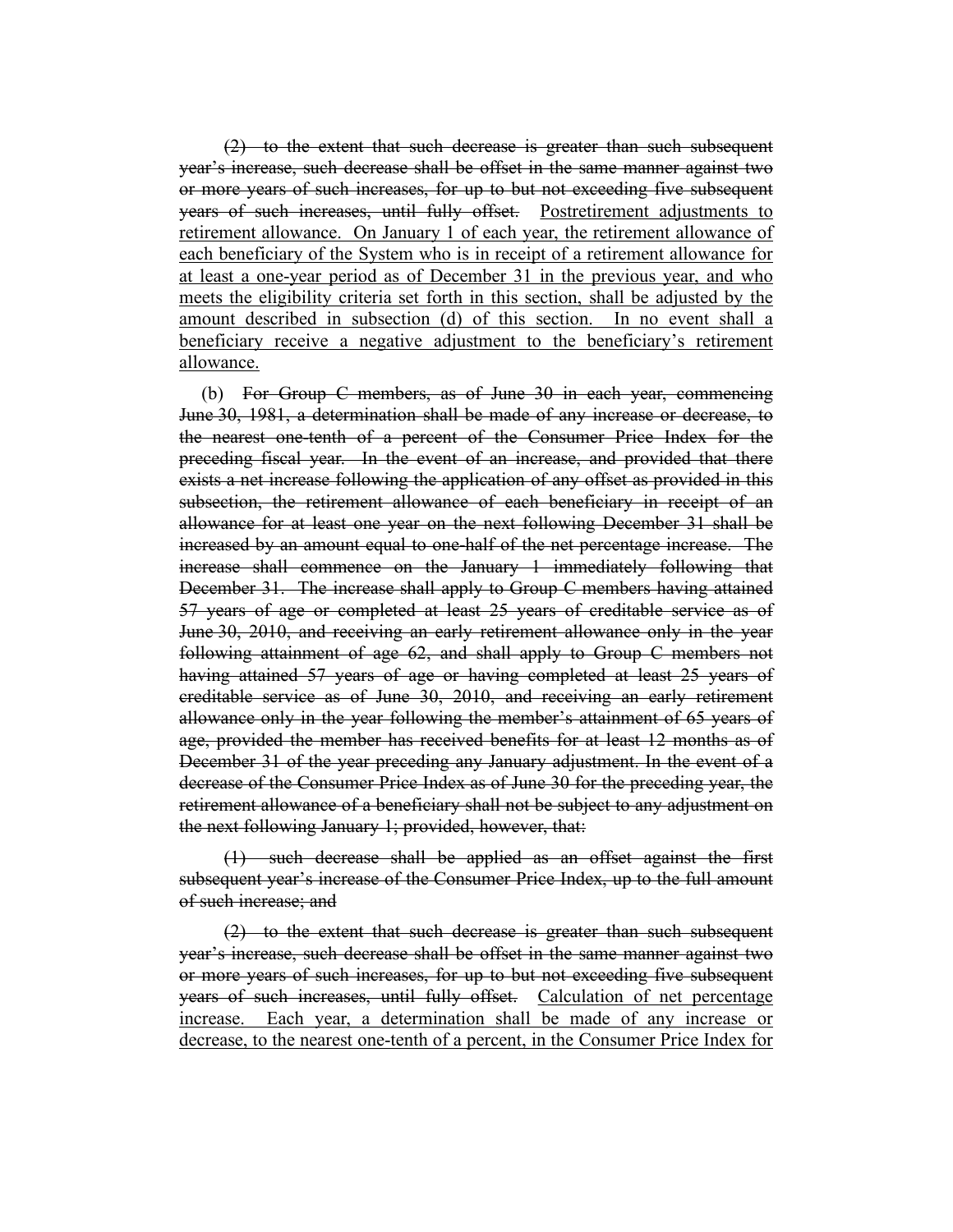the month ending on June 30 of that year to the average of the Consumer Price Index for the month ending on June 30 of the previous year.

(1) Consumer Price Index; maximum and minimum amounts. Any increase or decrease in the Consumer Price Index shall be subject to adjustment so as to remain within the following maximum and minimum amounts:

(A) For Group A members and Group C members who are eligible for normal retirement or unreduced early retirement, or who are vested deferred, on or before June 30, 2022, the maximum amount of any increase or decrease utilized to determine the net percentage increase shall be five percent.

(B) For Group C members who are eligible for retirement and leave active service on or after July 1, 2022, the maximum amount of any increase or decrease utilized to determine the net percentage increase shall be four percent.

(2) Consumer Price Index; decreases. In the event of a decrease of the Consumer Price Index as of June 30 for the preceding year, there shall be no adjustment to the retirement allowance of a beneficiary for the subsequent year beginning on January 1; provided, however, that:

(A) such decrease shall be applied as an offset against the first subsequent year's increase of the Consumer Price Index up to the full amount of such increase; and

(B) to the extent that such decrease is greater than such subsequent year's increase, such decrease shall be offset in the same manner against two or more years of such increases, for up to but not exceeding five subsequent years of such increases, until fully offset.

(3) Consumer Price Index; increases. Subject to the maximum and minimum amounts set forth in subdivision (1) of this subsection, in the event of an increase in the Consumer Price Index, and provided there remains an increase following the application of any offset as in subdivision (2) of this subsection, that amount shall be identified as the net percentage increase and used to determine the members' postretirement adjustment as set forth in subsection (d) of this section.

(c) For purposes of subsection (a) of this section, the maximum amount of any increase or decrease utilized to determine the net percentage increase shall be five percent. For purposes of subsection (b) of this section, the maximum amount of any increase or decrease utilized to determine the net percentage increase shall be five percent, and any increase or decrease less than one percent shall be assigned a value of one percent. Eligibility for postretirement adjustment. In order for a beneficiary to receive a postretirement adjustment allowance, the beneficiary must meet the following eligibility requirements: